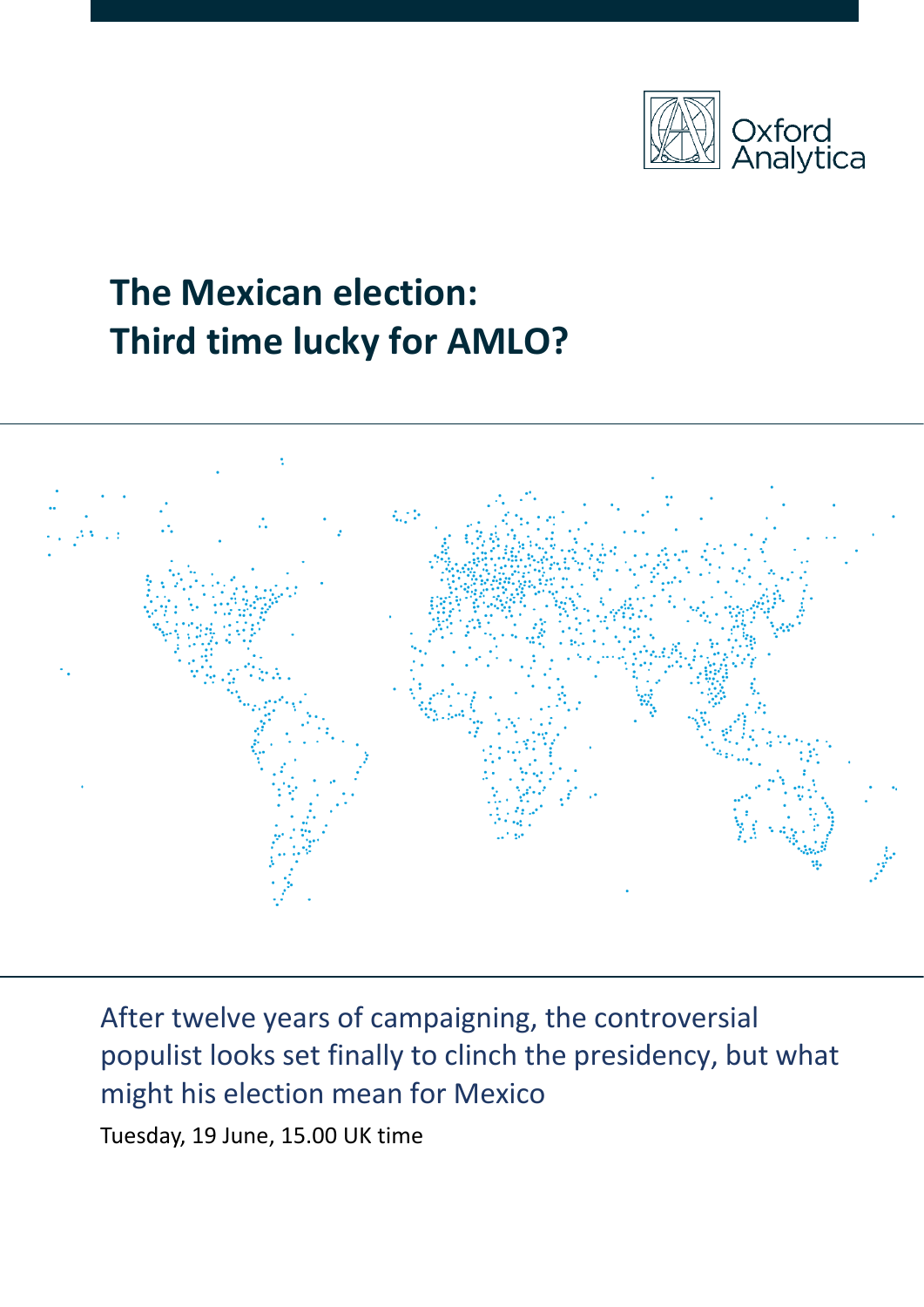## The Mexican election: Third time lucky for AMLO?

## **After twelve years of campaigning, the controversial populist looks set finally to clinch the presidency, but what might his election mean for Mexico**

Mexico's ruling Institutional Revolutionary Party (PRI) is on course for a crushing defeat and President Enrique Pena Nieto looks set to leave office as one of the most unpopular leaders the country has had. Corruption allegations, soaring violence, controversial reforms and a breakdown of relations with the United States have marked his presidency, feeding the rhetoric of populist challenger Andres Manuel Lopez Obrador (AMLO) and his National Regeneration Movement (MORENA). Barring a shock result on polling day, AMLO will take the presidency, raising major questions over Mexico's future, not least whether he will live up to the worst fears of his critics and the hopes of the most radical elements within his party, or whether pragmatism will win out.

- Is there any chance that a challenger may still defeat AMLO?
- What are the prospects for Pena Nieto's liberalising reforms under an AMLO government?
- How business friendly or hostile is an AMLO government likely to be?
- What are the likely drivers of insecurity and how might a radical shift in security policies affect violence levels?
- What are the prospects for the future of NAFTA and of broader US-Mexico relations?

Share your thoughts on the above and raise anything else that concerns or excites you about the upcoming elections in our conference call on Tuesday, 19 June, 15:00 UK, 10.00 EDT.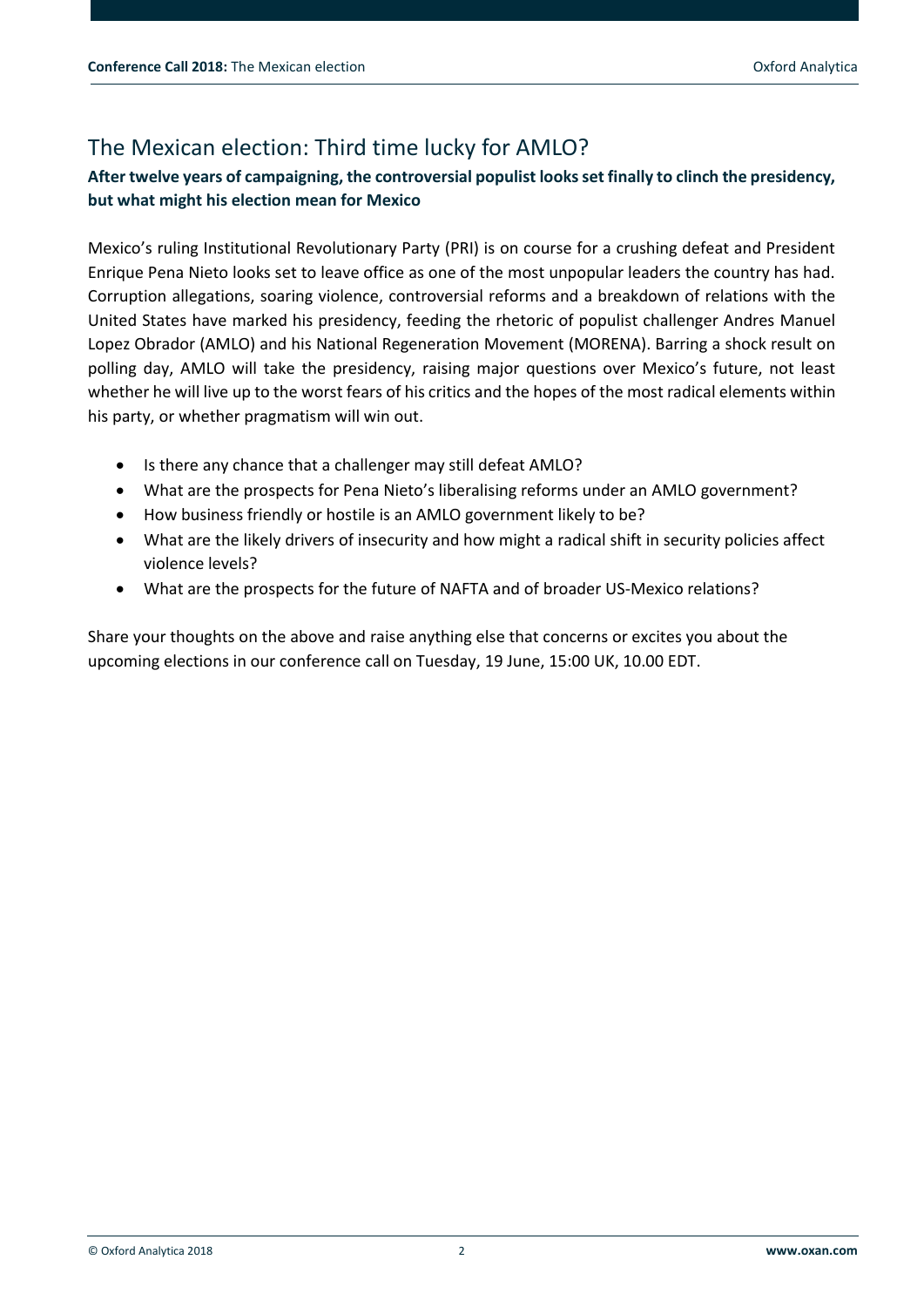## Chair

### **Paul Maidment, Director of Analysis and Managing Editor, Oxford Analytica**

Paul Maidment joined Oxford Analytica in December 2014 as the Director of Analysis and Managing Editor of the Oxford Analytica Daily Brief.

He is an award-winning journalist who founded the New York-based digital editorial consultancy Bystander Media in 2010. A pioneer in combining digital and print journalism, he was previously Editor o[f Forbes.com](http://forbes.com/) and Executive Editor of Forbes, transforming a magazine website into the leading online destination for business, finance and up-scale lifestyle. Before joining Forbes in 2001, Paul was the founding Editor of the Financial Times' award-winning web site [FT.com](http://ft.com/) and Assistant Editor of the newspaper. His early career as an editor and foreign correspondent encompassed The Economist, the Asian Wall Street Journal and the BBC in the U.K, the U.S. and Asia — a depth of journalistic experience and breadth of media that gives him a unique perspective on the changes transforming publishing and the world economy. Paul was inducted into the Digital Hall of Fame in New York in 2010.

## Panelists

#### **Emma Campos-Redman, Independent Political Risk Analyst - Latin America**

Emma Campos-Redman is an independent risk analyst based in the UK. She specialises in political, social, and security risks in the Americas, in particular her native Mexico. She writes regularly for risk consultancies, insurance companies, and specialised publications covering Latin American issues in the US, Europe and Mexico. During her 10-year career with Control Risks, Emma travelled extensively in the region providing her with insights about difficult issues companies and business executives face in Latin America

#### **Raymundo Campos Vazquez, El Colegio de México, Centro de Estudios Económicos**

Dr. Raymundo M. Campos Vazquez has a PhD in Economics from the University of California, Berkeley. He is a Professor at El Colegio de México Centro de Estudios Económicos in Mexico City. His specializations are Applied Microeconomics, Labour Economics and Public Sector Economics. He has several publications in national and international journals. He was a visiting research scholar at the Center for Labour Economics at UC Berkeley during the academic year 2016-2017.